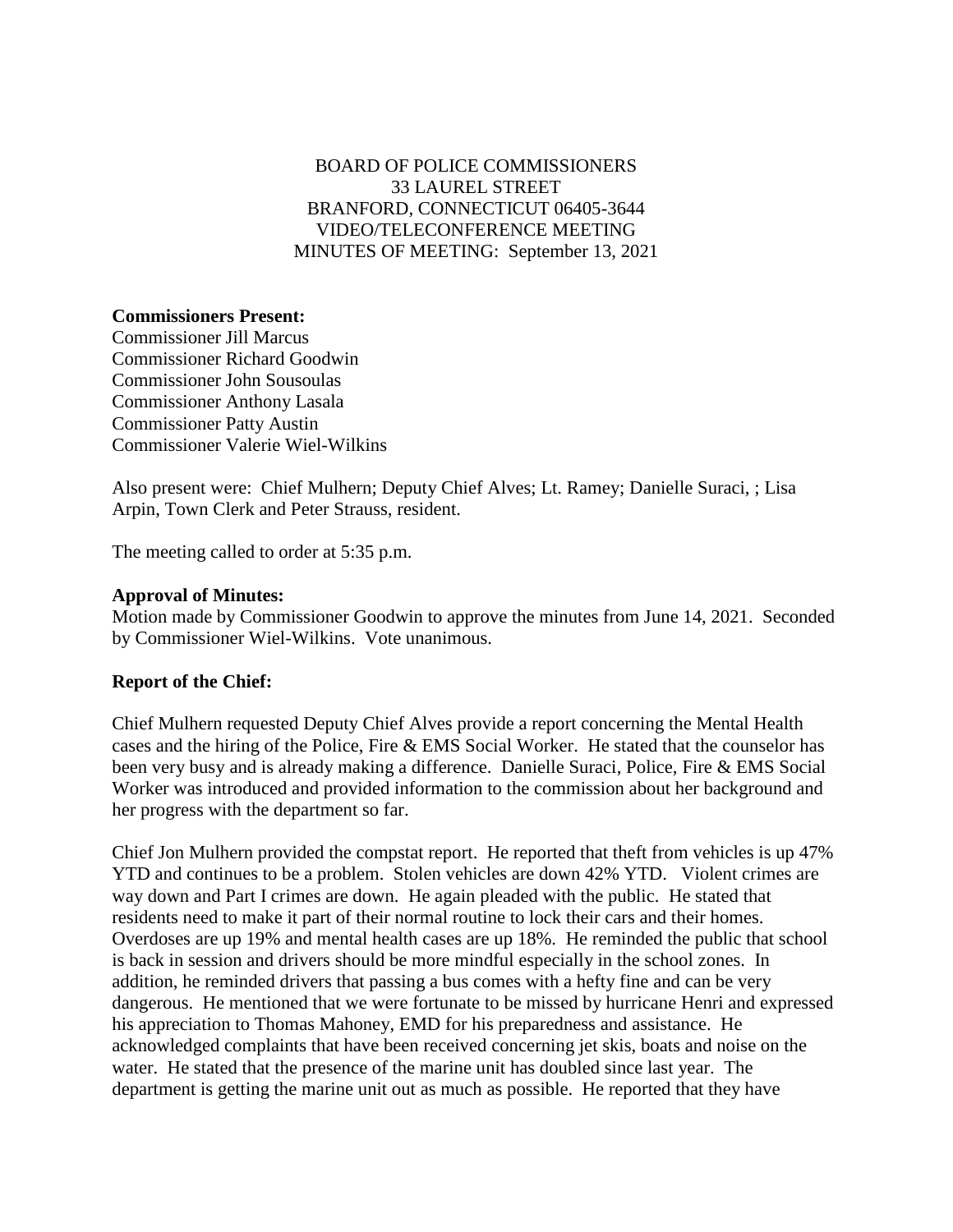Board of Police Commissioners Minutes of Meeting – September 13, 2021 Page Two

received a \$35,000 grant from OPM. The funds will be used for crime deterrents in targeted areas, domestic violence prevention and to assist with finding patterns concerning overdoses.

The Chief reported that they are still in the early stages and conducting a needs assessment for the building to address short term and long term issues including the moisture problem.

Forfeiture report – none

Injury report – none

Correspndence

# **Traffic Committee**

Request a Dead End sign on McKinnel Court. No action on this item at this time.

Request for speed limit signs on Taylor Pl., Westwood Rd. and section of Clark. No action.

Request for scalloped section beneath the double yellow line on Shore Drive between the Orchard House at 421 Shore Drive to the East Haven bridge to alert drivers/speeders when they cross the double yellow line that they are driving dangerously/illegally. No action at this time.

Request to have hedges cut back on the corner of Isabel Lane and South Montowese St. Creates a severe line of sight issue. Lt. Ramey is reaching out to the property owner to have the hedges cut back. If he is unsuccessful he will refer the matter to the State.

Request movable radar signs on the straightaway section of 146 after the Guilford town line and increased traffic enforcement. The speed trailer will be placed in the area and increased police presence.

Request for speed trailer and calming devices for Kirkham St. This item will be deferred until fog lines are installed and the area is reevaluated.

Commissioner Austin also mentioned the meetings and correspondence that has been received concerning traffic, parking, pedestrian safety and lighting along RT 146 in Sybil Creek business area. Resolving these issues will involve several departments including the Engineering and State DOT.